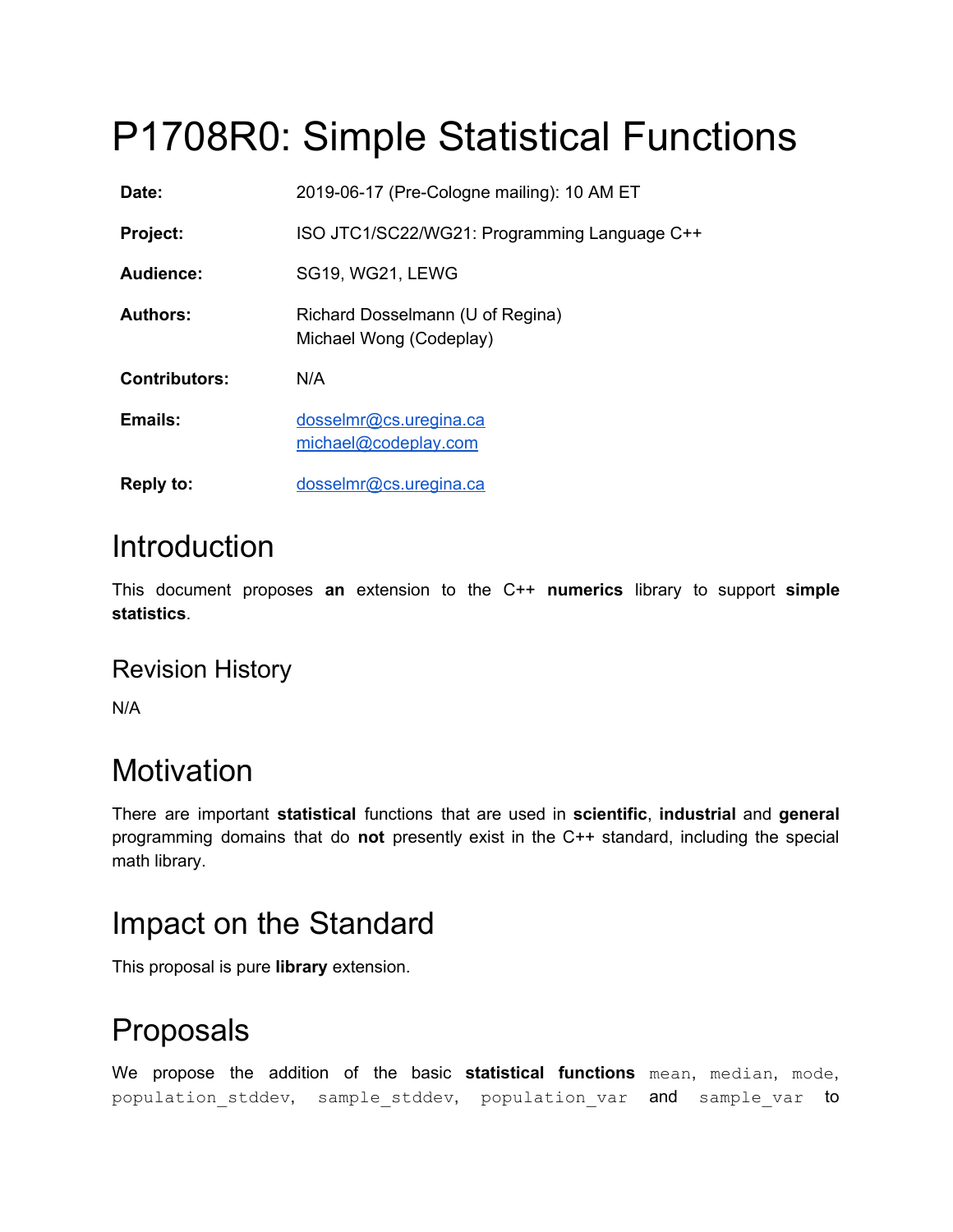<numeric> to compute the arithmetic **mean**, **median**, **mode** and **population** and **sample standard deviation** and **variance**, respectively, of the elements in the range [first, last). These statistics are used in virtually **all research**, **scientific** and **industrial** domains, as well as **general** programming. They are found in the *Boost Accumulators* package [1]. Moreover, these functions exist in *Python* [2], the foremost competitor to C++ in the area of machine learning. The proposed forms of these functions are given below.

### Mean

The arithmetic *mean* of the given **range** is the **sum** of the elements in the range **divided** by the **number** of elements in the range. The proposed form of this function is:

```
template<class T = double, class InputIt>
constexpr T mean(InputIt first, InputIt last);
```
#### Parameters

first, last - the **range** of elements of which to compute the mean

#### Return Value

The **mean** of the elements in the given **range**.

#### **Exceptions**

If the **range** is **empty**, stats\_error is **thrown**.

#### Example

std::vector<**int**> v{1, 2, 3, 4, 5, 6};

```
double m1 = std::mean(v.begin(), v.end());
std::cout << "mean: " << m1 << '\n'; // mean: 3.5
```

```
float m2 = std:mean <b>float</b>>(v.begin()), v.end()std::cout << "mean: " << m2 << '\n'; // mean: 3.5
```
### Median

The *median* of the given **range** is the **middle** element of the range if the range is of **odd** length and the **two middle** elements otherwise. The proposed form of this function is:

```
template<class InputIt>
constexpr std::pair<InputIt, InputIt>
      median(InputIt first, InputIt last);
```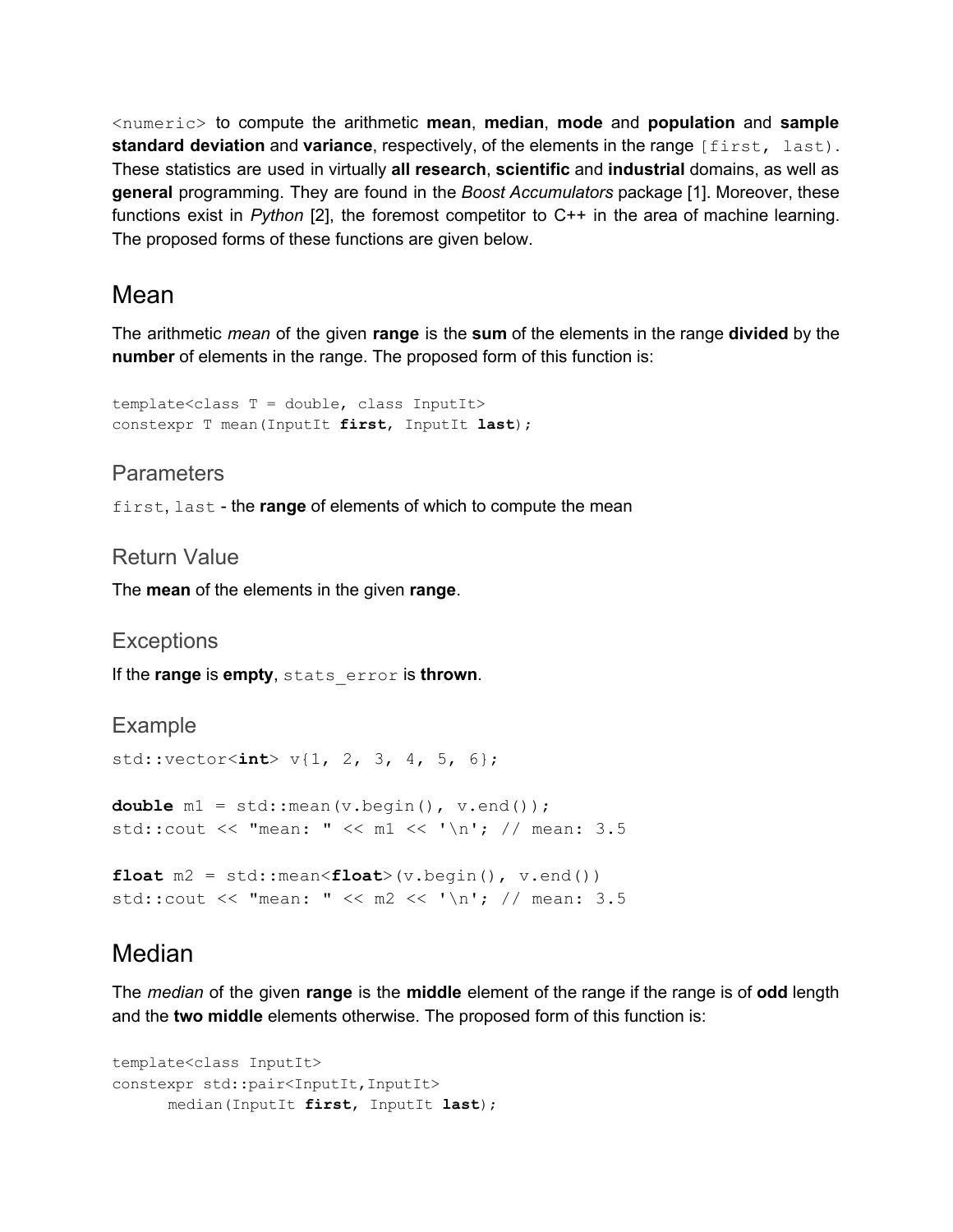#### **Parameters**

first, last - the **sorted range** of elements of which to compute the median

#### Return Value

A **pair** consisting of an **iterator** to the **first** element of the median and an iterator to the **last** element of the median. Returns std::make\_pair(first, first) if the range is **empty**.

#### Example

```
std::vector<int> v1{9, 3, 12, -1, 4, 7};
std::sort(v1.begin(), v1.end());
auto p1 = std::median(v1.begin(), v1.end());
std::cout << "median 1: " << (double)(*p1.first + *p1.second) / 2.0
     << '\n'; // median 1: 5.5
std::vector<std::string> v2{"cyan", "yellow", "magenta", "black"};
std::sort(v2.begin(), v2.end());
auto p2 = std:median(v2.begin(), v2.end());std::cout << "median 2: " << (*p2.first).c str() << " or "
     << (*p2.second).c str() << '\n'; // median 2: cyan or magenta
```
### Mode

The *mode* of the given **range** is the element of the range with the **highest frequency**. The proposed forms of this function are:

template<class InputIt> constexpr InputIt mode(InputIt **first**, InputIt **last**); // (1) template<class InputIt, class BinaryPredicate> constexpr InputIt mode(InputIt **first**, InputIt **last**, BinaryPredicate **p**); // (2)

#### **Parameters**

first, last - the **sorted range** of elements of which to compute the mode p - binary predicate which returns true if the elements should be treated as **equal**. The signature of the predicate function should be equivalent to the following: bool pred(const Type1 &a, const Type2 &b);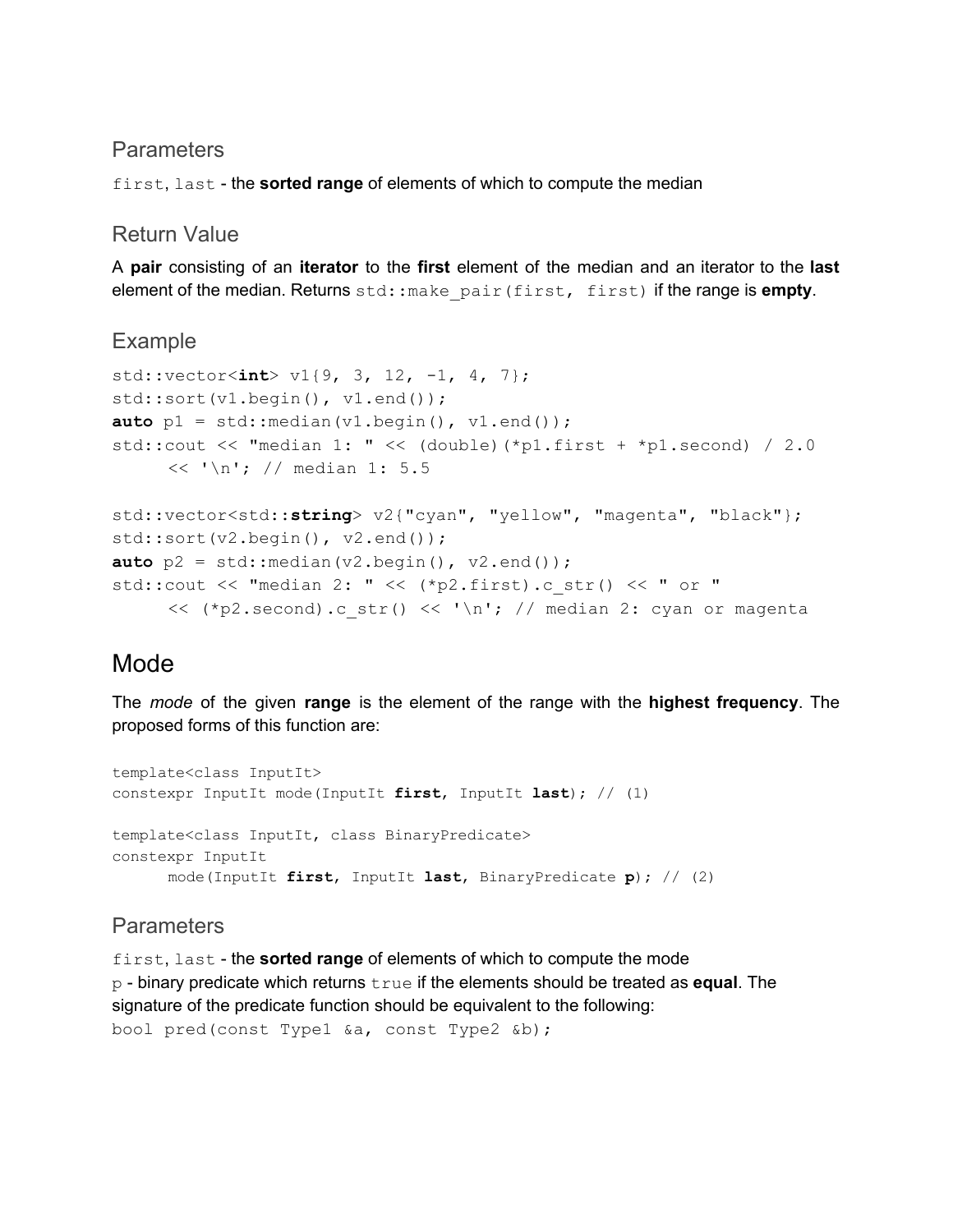#### Return Value

An iterator to the first element equal to the **mode**. Returns last if the range is **empty**.

#### **Exceptions**

If the mode is **not unique**, stats\_error is **thrown** (just as **Python** throws an exception).

#### Example

```
std::vector<int> v{19, 2, 8, 3, 2};
std::sort(v.begin(), v.end());
std::vector<int>::iterator i1 = std::mode(v.begin(), v.end()); // (1)
std::cout << "mode: " << *i1 << " at position "
     \ll std::distance(v.begin(), i1) \ll '\n'; // mode: 2 at position
0
struct POINT { int x, y; };
POINT A[] = {{2,5}, {6,2}, {9,4}, {6,13}};
std::sort(A, A + 4,[](const POINT& p1, const POINT& p2)
     { return (p1.x < p2.x) || (p1.x == p2.x &amp; p1.y < p2.y); });
auto i2 = std:: mode (A, A + 4,
     [ (const POINT& p1, const POINT& p2) { return p1.x == p2.x; });
     1/ (2)std::cout << "mode: " << (*i2).x << "," << (*i2).y << '\n';
// mode: 6,2 at position 1
```
### Standard Deviation

The population *standard deviation* [3] of the given **range** is

$$
\sqrt{\frac{1}{N}\sum_{i=1}^{N}(x_i - X)^2}
$$

where *x<sup>i</sup>* is an element of the range, *X* is the **mean** of the range and *N* is the **number** of elements in the range. The sample standard deviation is the same as the sample standard deviation with the exception that it is **scaled** by 1/(*N*-1) rather than 1/*N*. The proposed forms of these functions are:

template<class T = double, class InputIt>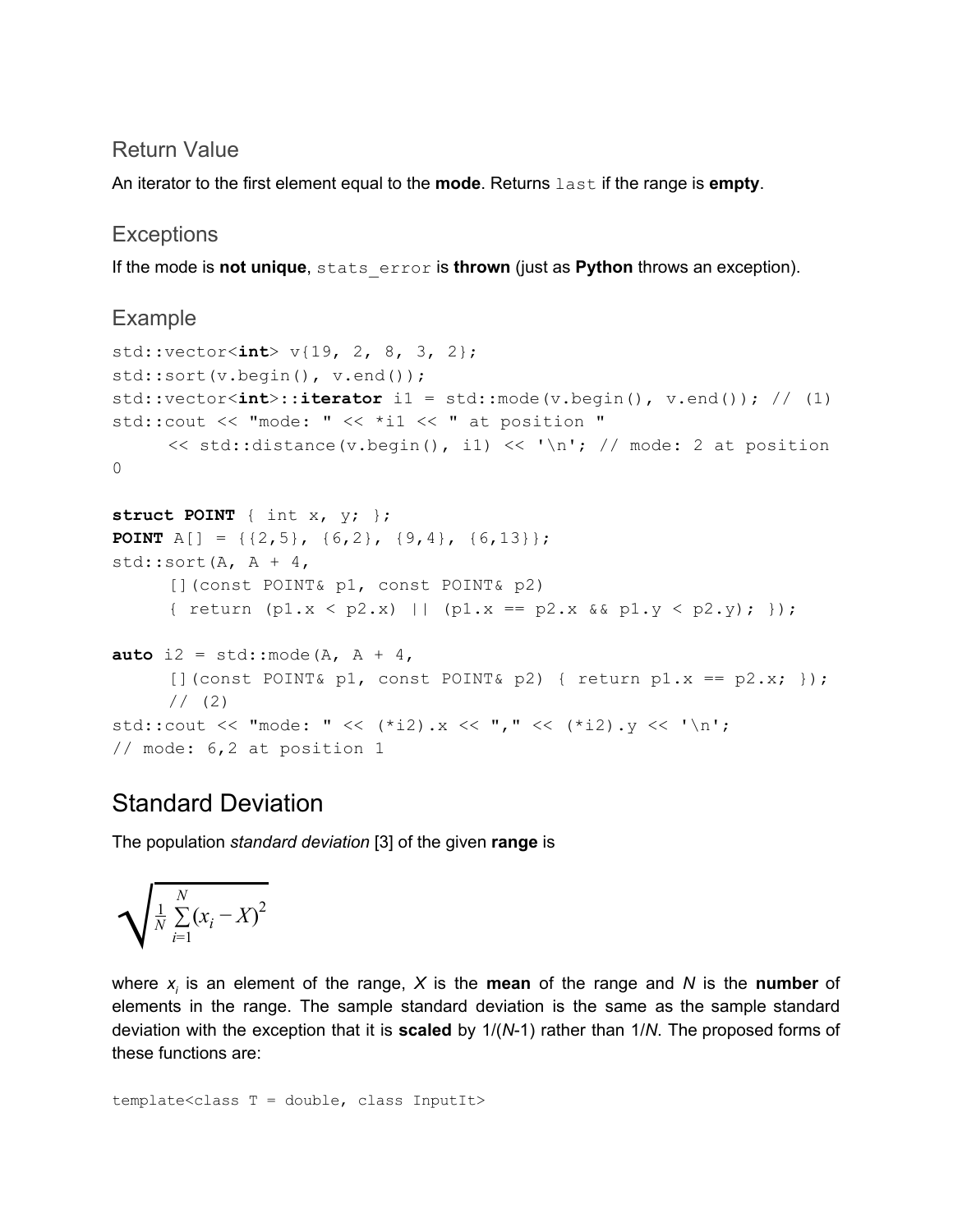constexpr T population\_stddev(InputIt **first**, InputIt **last**);

```
template<class T = double, class InputIt>
constexpr T sample_stddev(InputIt first, InputIt last);
```
#### **Parameters**

first, last - the **range** of elements of which to compute the standard deviation

#### Return Value

The **standard deviation** of the elements in the given **range**.

#### **Exceptions**

If the **range** is a **single** value, stats\_error is **thrown** (just as **Python** throws an exception).

#### Example

std::vector<**int**> v{1, 2, 3, 4, 5};

**double** s1 = std::population stddev(v.begin(), v.end()); std::cout << "stddev: " << s1 << '\n'; // stddev: 1.4142135 ...

```
float s2 = std::sample_stddev<float>(v.begin(), v.end());
std::cout << "stddev: " << s2 << '\n'; // stddev: 1.5811388 ...
```
### Variance

The population *variance* [4] of the given **range** is the **square** of the population **standard deviation** and the sample variance is the **square** of the sample **standard deviation**. The proposed forms of these functions are:

template<class T = double, class InputIt> constexpr T population\_var(InputIt **first**, InputIt **last**);

template<class T = double, class InputIt> constexpr T sample\_var(InputIt **first**, InputIt **last**);

#### **Parameters**

first, last - the **range** of elements of which to compute the variance

#### Return Value

The **variance** of the elements in the given **range**.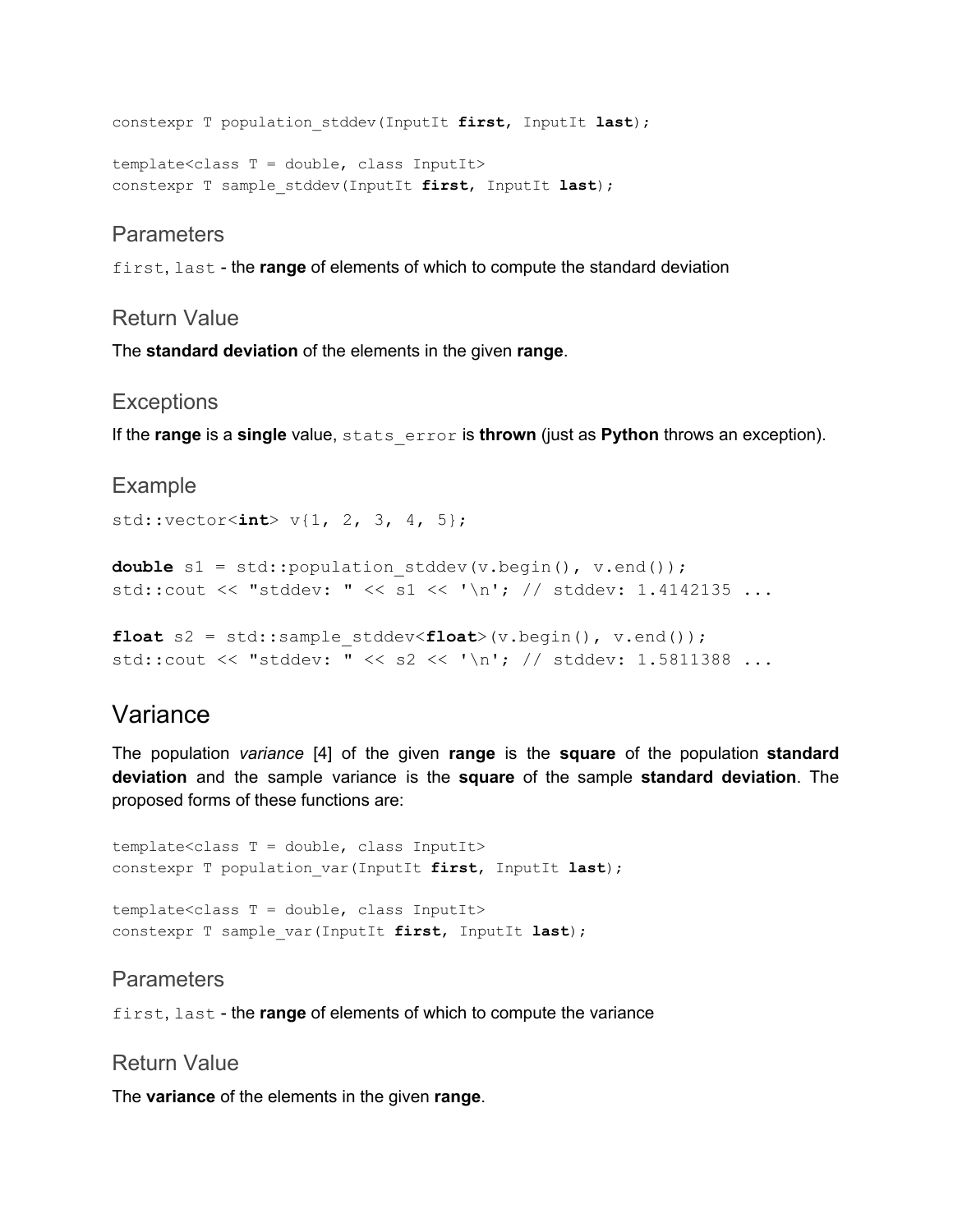#### **Exceptions**

If the **range** is a **single** value, stats\_error is **thrown**.

```
Example
std::vector<int> v{8, 6, 5, -3, 0};
float s1 = std::population_var<float>(v.begin(), v.end());
std::cout << "var: " << s1 << '\n'; // var: 16.56
double s2 = std::sample var(v.begin(), v.end());
std::cout << "var: " << s2 << '\n'; // var: 20.7
```
## Future Proposals

Additional statistical functions, such as those found in Boost accumulators [1], might be considered for future standardization. Such functions, **not** found in **Python**, include covariance, kurtosis and skewness.

### Acknowledgements

This paper is thanks to discussion in SG19 Machine Learning.

Michael Wong's work is made possible by Codeplay Software Ltd., ISOCPP Foundation, Khronos and the Standards Council of Canada.

## Appendix

The stats error class is defined as (following the model of **isocpp.org** [5]):

```
class stats error : public std::runtime error {
public:
   stats error() : std::runtime error("stats error") { }
};
```